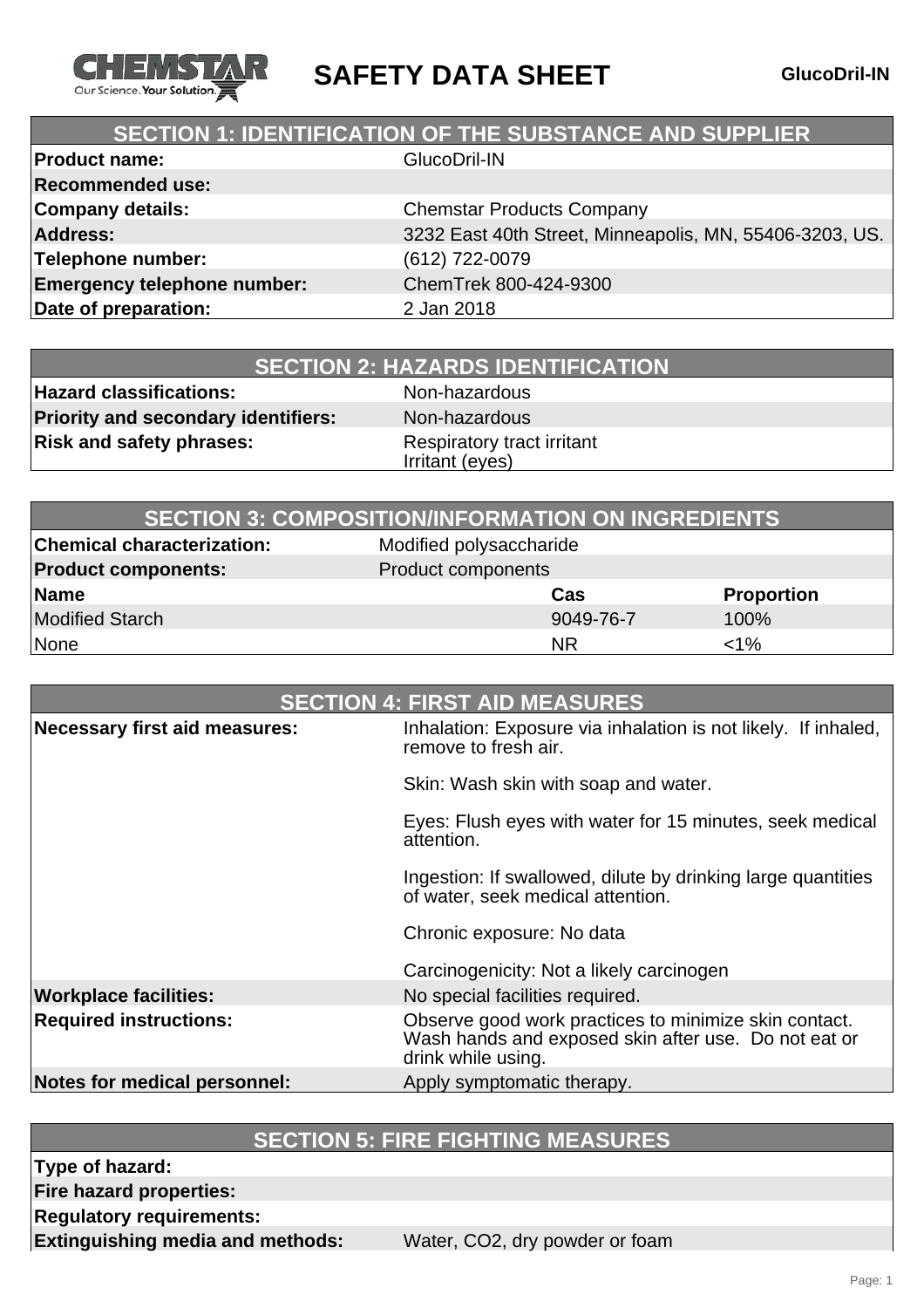

**SAFETY DATA SHEET GlucoDril-IN** 

#### **Hazchem code:**

**Recommended protective clothing:** When fighting a major fire, wear full protective clothing including breathing apparatus.

#### **SECTION 6: ACCIDENTAL RELEASE MEASURES**

**Emergency procedures:** Sweep up and flush area with water.

Caution: Wet floors may be slippery when material is present. Avoid production of dust.

| <b>SECTION 7: HANDLING AND STORAGE</b> |                                                                                      |  |
|----------------------------------------|--------------------------------------------------------------------------------------|--|
| <b>Precautions for safe handling:</b>  | Avoid practices which produce dust. Store away from<br>heat, flame and spark source. |  |
| <b>Regulatory requirements:</b>        | N/A                                                                                  |  |
| <b>Handling practices:</b>             | N/A                                                                                  |  |
| <b>Approved handlers:</b>              | Not required                                                                         |  |
| Conditions for safe storage:           | Store away from heat, flame and spark source                                         |  |
| <b>Store site requirements:</b>        |                                                                                      |  |
| Packaging:                             |                                                                                      |  |

| <b>SECTION 8: EXPOSURE CONTROL/PERSONAL PROTECTION</b> |                                                                                                                                            |
|--------------------------------------------------------|--------------------------------------------------------------------------------------------------------------------------------------------|
| <b>Workplace exposure standards:</b>                   |                                                                                                                                            |
| Application in the workplace:                          | Prevent exposure by using engineering controls, personal<br>protective equipment, and proper work practices. Avoid<br>the creation of dust |
| <b>Exposure standards outside the</b><br>workplace:    | TEL and EELs are not set at this time                                                                                                      |
| <b>Engineering controls:</b>                           | Ventilation as needed to control dust                                                                                                      |
| <b>Personal protection:</b>                            | Dust respirator (NIOSH/MSHA TC-21C-132) as needed.<br>Eye protection<br>Protective gloves                                                  |
| <b>References:</b>                                     | N/A                                                                                                                                        |

| <b>SECTION 9: PHYSICAL AND CHEMICAL PROPERTIES</b> |                                                                                                                                                                    |
|----------------------------------------------------|--------------------------------------------------------------------------------------------------------------------------------------------------------------------|
| <b>Specify product data:</b>                       | <b>Physical state: Solid</b><br>Solubility in water: complete<br>pH (4% sol): 6.0 - 8.0<br>Density (Lb./Cu. Ft.): 30 - 40<br>Appearance: white to off white powder |
| <b>Required specifications:</b>                    | N/A                                                                                                                                                                |
| <b>Further specifications:</b>                     | N/A                                                                                                                                                                |
| <b>Specific advice:</b>                            |                                                                                                                                                                    |

## **SECTION 10: STABILITY AND REACTIVITY**

**Stability of the substance:** Stable under normal conditions of use and storage